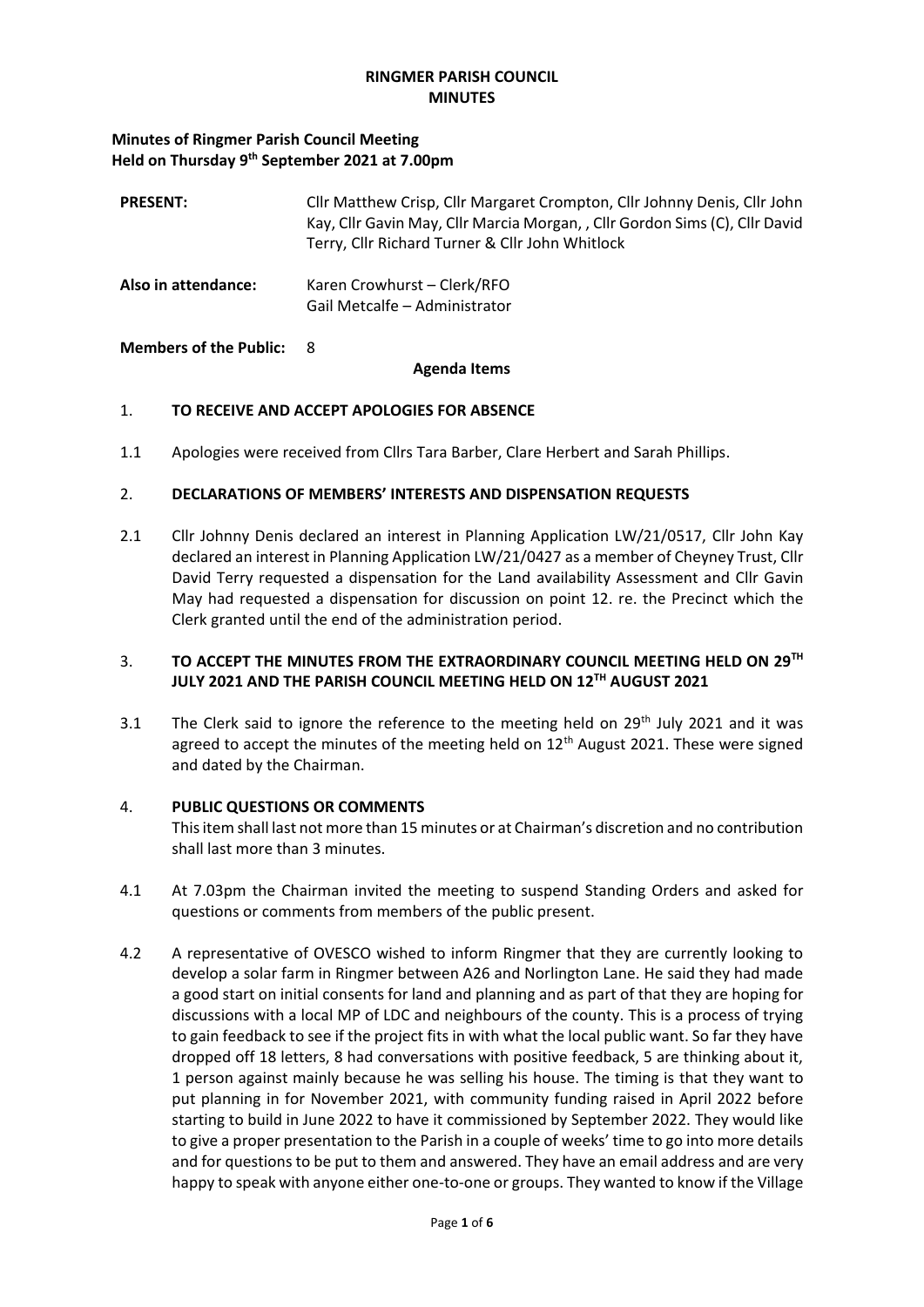Hall was an appropriate place to hold an open day later in the year. Chairman thought this would be a good option although stressed he could not speak for the Village Hall.

A representative of Tiddlers and Toddlers re. grant application at point 9.f) attended to explain that because of Covid they have not been able to hold any sessions and without these they have no income but still have outgoings. No fundraising had been done although this is starting up again. She said she was attending to answer any questions.

A member of the public wished to discuss item 12, Cllr May's proposal re. the precinct. She said that although the proposal sounds very attractive, she had concerns as the precinct is looking very neglected and there is no ownership of the precinct by the shop owners. She said she was very conscious of problems by the Café, weeds growing, drains outside of Shelleys where there are cigarette buts. As there is no commitment from shop owners, she was concerned over the commitment of the shop owners as a group over the precinct.

- 5. **CO-OPTION OF COUNCILLOR –** To consider any expression of interest in accordance with Parish Council's Standing Orders.
- 5.1 The Chairman thanked Matthew Crisp for his expression of interest and asked for any questions from Members. No questions were forthcoming but Cllr May expressed his belief that Mr Crisp would make a fantastic contribution to Parish Council life, and he was delighted to see him come forward.

It was **resolved** to proceed with the co-option and a secret ballot was taken. It was unanimously voted to accept Matthew Crisp as a Councillor who signed the papers and was welcomed to join the meeting by the Chairman.

## 6. **REPORTS FROM DISTRICT AND COUNTY COUNCILLORS – Maximum 15 minutes**

- a) To receive and accept any reports submitted
- 6.1 The combined report from Cllrs Emily O'Brien, Johnny Denis and Sean MacLeod was noted and they were thanked for keeping the Council informed of what was going on.

#### 7. **ACTION POINTS AND REPORT FROM THE CLERK**

- a) Submission of Ringmer Parish Council's response to the Lewes District Council Local Plan issues and options consultation – **Action by Cllr Kay, Cllr Whitlock for submission by the Clerk**
- 7.1 The Clerk advised that this has been submitted.
- 7.2 b) Expression of interest with regard to Ringmer Swimming Pool Agenda item 11 **Action by the Clerk**
- 7.3 The Clerk advised that this has been submitted.
- 7.4 c) Bank signatories **Action by the Clerk**
- 7.5 Ongoing.
- 7.6 d) Acquisition of land in accordance with Neighbourhood Plan Policy 7.2– **Action by the Clerk**
- 7.7 The Clerk confirmed she had emailed the landowner to ask for help.
- 7.8 e) Cheaper office signage **Action Cllr May**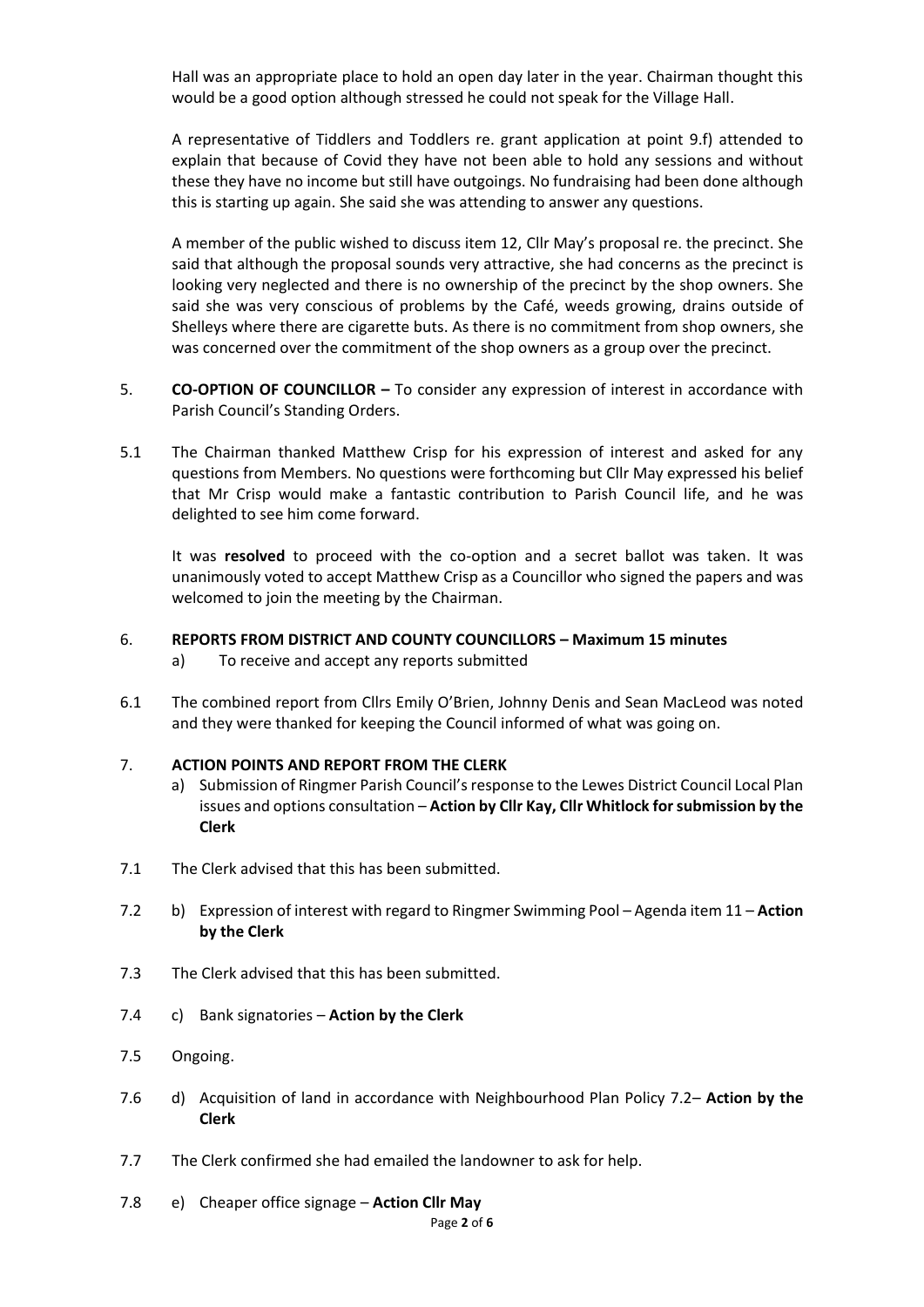7.9 It was agreed that once Cllr May had been provided with the specification of signs by the office, ie. quality material, size, fittings required, that he may acquire quotes from 3 companies. Cllr Crisp has experience of this with pub signs and said he was happy to share his knowledge with Cllr May.

## **Action: Office to provide specification of signs to Cllr May. Cllr May to discuss with Cllr Crisp and acquire 3 quotes.**

7.10 The Clerk had attended a Clerks' Forum and she will email changes to Members.

#### 8. **CORRESPONDENCE – FOR NOTING OR ACTION**

8.1 a) ESCC Wildlife and Countryside Act 1951 – Section 53 Claimed Right of Way at Glynde, Lewes, Ringmer: Lewes Golf Course Saxon Cross – Applicant appealed (previously circulated). Appeal on a bridleway application.

This was noted.

8.2 b) To consider a response to the improvement of bus services consultation – deadline 14<sup>th</sup> September 2021 (previously circulated).

> It was **resolved** to defer responsibility to Cllr John Kay to respond through the office by 14<sup>th</sup> September 2021.

8.3 c) Gatwick Airport future plans consultation – deadline 1<sup>st</sup> December 2021.

It was **resolved** for Cllr Johnny Denis to draft the response and circulate to Councillors for further comment.

8.4 d) Land availability Assessment – Potential New Site Land North of Ham Lane Ringmer (previously circulated).

This was deferred to the Planning Committee Meeting on 23<sup>rd</sup> September 2021.

8.5 e) Invitation to CPRE Sussex Virtual AGM – Saturday 25th September 2021.

It was noted that Cllr John Kay would attend.

- 8.6 To consider any correspondence for noting or action received after this agenda has been published.
- 8.7 No further correspondence.

#### 9. **FINANCE MATTERS**

- 9.1 a) Payments and Receipts approved and signed.
- 9.2 b) Bank Reconciliation(s) approved and signed.
- 9.3 c) Bank Summary approved and signed.
- 9.4 d) Cost Centre Report approved and signed.
- 9.5 e) Quotation(s) War Memorial Cleaning and repair of wording.

This was deferred to the end of the meeting to exclude the public.

9.6 f) Grant application(s)/Donations – Ringmer Tiddlers and Toddlers £500 It was proposed and seconded to grant them their application. This was voted on unanimously in favour of giving them the grant of £500.00.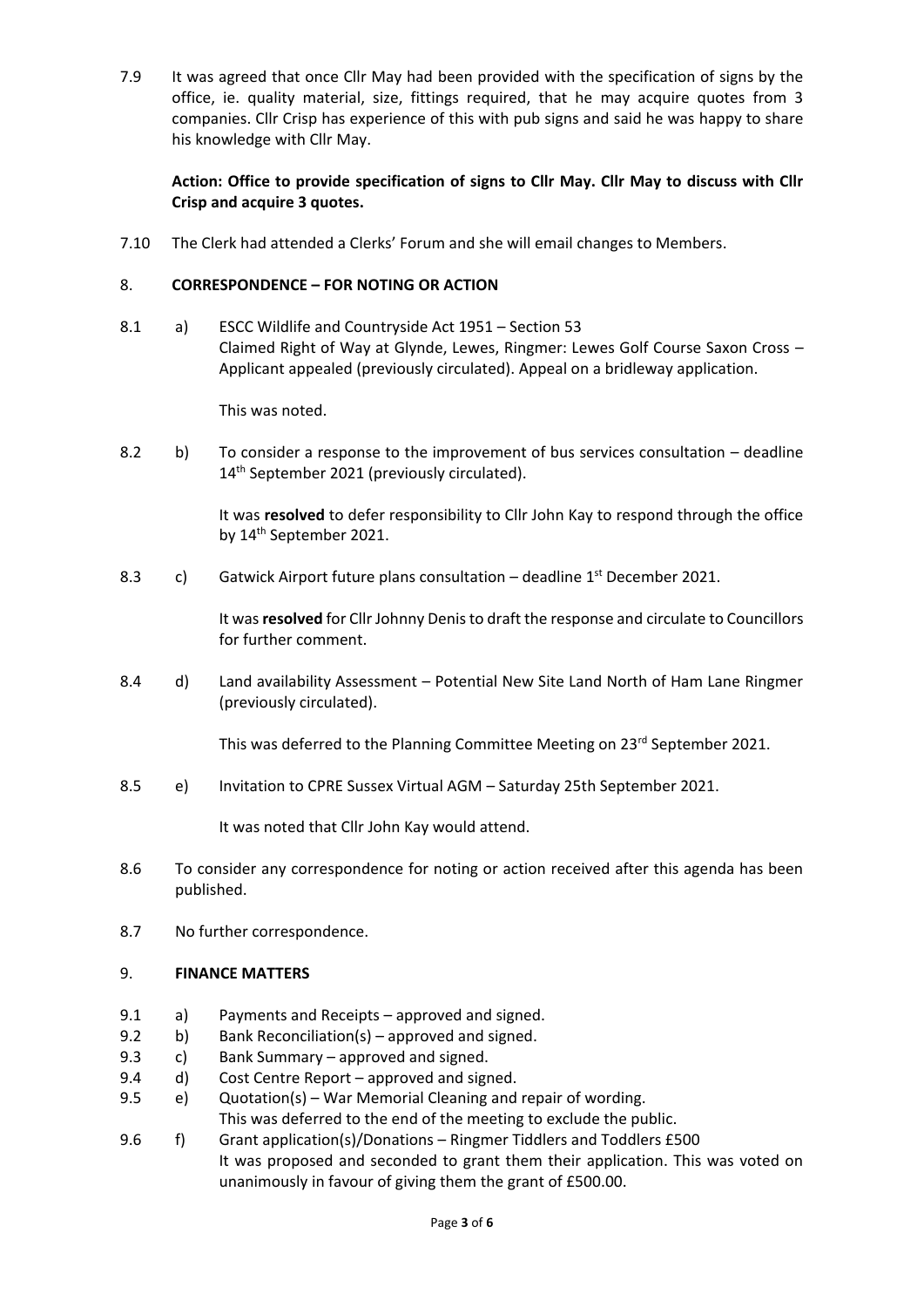9.7 g) To consider any other financial matters which cannot be held over until the next meeting

**Insurance** - It was **resolved** in a unanimous vote to go with Hiscox for 3 years.

## 10. **APPOINTMENT TO INTERNAL CONTROL PANEL – 3 NON-OFFICE AND FINANCE MEMBERS OR BANK SIGNATORIES**

10.1 It was **resolved** to appoint Cllrs Crisp, Crompton, and Morgan to this.

## 11. **TO AGREE WHETHER TO OPT INTO THE TENDER PROCESS FOR RINGMER SWIMMING POOL**

- 11.1 After some discussion it was voted on to ask for an extension to the  $17<sup>th</sup>$  September 2021 deadline so that a tender can be delivered properly. This was voted on with all in favour apart from two Councillors.
- 12. **TO USE THE LUCY STONE BEQUEST TO ENHANCE THE SHOPPING PRECINCT** Paper from Cllr May previously circulated
- 12.1 After some discussion about the issues of cost, vandalism, upkeep and that no formal authorisation is required, it was agreed to in principle and for Cllr May to research further and come back with more detail. **Action: Cllr Gavin May**
- 13. **PARISH COUNCIL ASSETS SURVEY –** To appoint 2 Members of the Council to look and review assets the Parish Council holds, and report back to the Office and Finance Committee
- 13.1 It was **resolved** to appoint Cllrs Crisp and Denis to this task.

#### 14. **PLANNING APPLICATIONS**

14.1 **LW/21/0635 43 Craig Meadows Ringmer East Sussex BN8 5FB** Loft conversion with rear dormer

#### 14.2 **Comments and observations:**

RPC object under Neighbourhood Plan Policy 8.3 unless able to demonstrate 3 off-road parking spaces.

# 14.3 **LW/21/0517 29 Mill Mead Ringmer East Sussex BN8 5JG** Single-storey rear extension with first floor dormer extension in newly created cat-slide roof

14.4 **Comments and observations:** RPC offer no comment.

## 14.5 **LW/21/0628 48 Ballard Drive Ringmer East Sussex BN8 5NU**

Demolition of garage and conservatory, erection of two storey side extension and revised garden wall.

## 14.6 **Comments and observations:**

RPC object on the grounds of over-development and as being against Neighbourhood Plan Policy 8.3 as 3 parking spaces are required but drawing illustrates 2.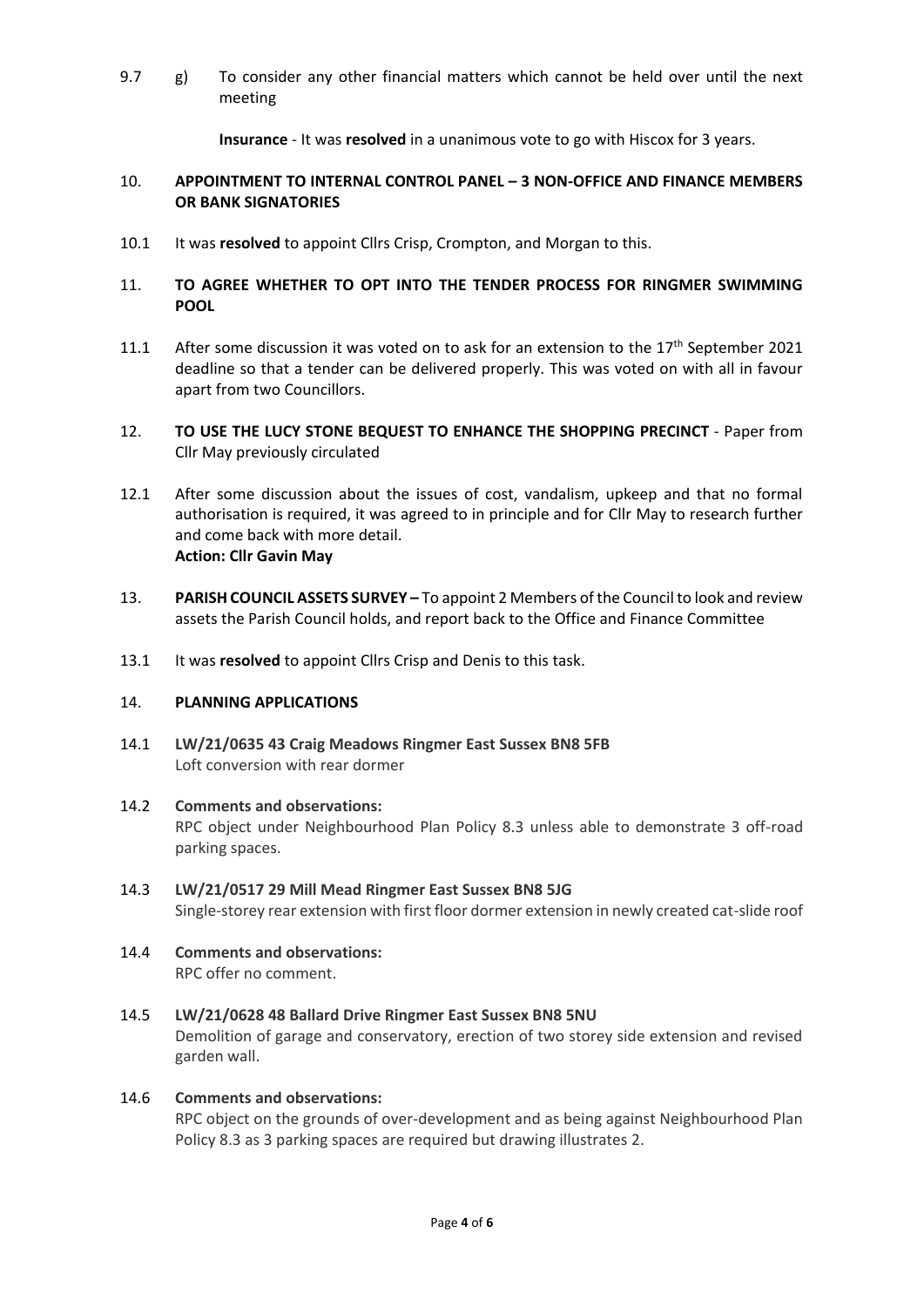- 14.7 **LW/21/0477 22 Delves Close Ringmer East Sussex BN8 5JW** Extension to existing porch
- 14.8 **Comments and observations:** RPC are unable to comment due to lack of information.
- 14.9 **LW/21/0500 Elf Cottage Broyle Lane Ringmer** Single Story wrap around extension
- 14.10 **Comments and observations:** RPC offer no objection.
- 14.11 **LW/21/0511 41 The Forges Ringmer** Single-storey side extension
- 14.12 **Comments and observations:** RPC offer no comment.
- 14.13 **LW/21/0475 4 Greenacres Drive Ringmer East Sussex BN8 5LZ** Single-storey extension, partial garage conversion and associated alterations
- 14.14 **Comments and observations:** RPC offer no comment.
- 14.15 **LW/21/0482 1 - 2 Bishops Lane Ringmer East Sussex BN8 5LB** Demolition of existing conservatory, single-storey rear extension with associated internal alterations and replace roof tiles
- 14.16 **Comments and observations:** RPC offer no comment.
- 14.17 **LW/21/0427 Land attached to the Cheyney Field Lewes Road Ringmer East Sussex** Development of new wetland habitat
- 14.18 **Comments and observations:** RPC support this application.
- 14.19 **LW/21/0545 3 Broyle Mill Ringmer East Sussex BN8 5GB** Single-storey outbuilding
- 14.20 **Comments and observations:** RPC offer no comment.

#### 15. **REPORTS BY LEAVE NOT FOR DISCUSSION OR DECISION**

15.1 None.

#### 16. **ITEMS FOR REFERRAL TO NEXT AGENDA OR APPROPRIATE COMMITTEE**

- 16.1 Point 11.4 from minutes of 29<sup>th</sup> July 2021 agree a minute on contentious planning application.
	- Land Availability Assessment Potential New Site, Land North of Ham Lane Ringmer deferred to the Planning Committee Meeting on 23<sup>rd</sup> September 2021.